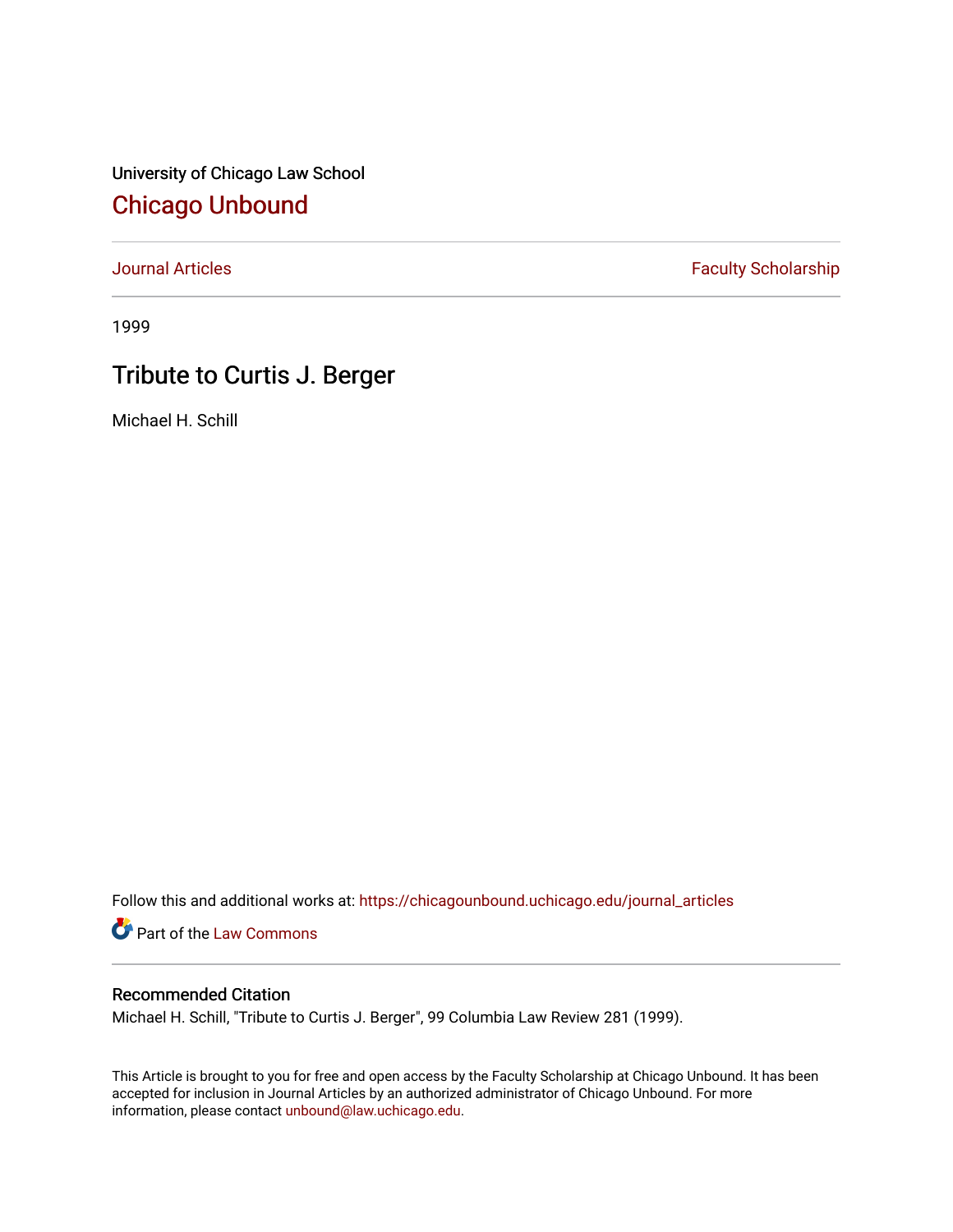## TRIBUTE TO CURTIS J. BERGER

## *Michael H. Schill\**

As he did with so many people, Curt Berger touched my life in many different ways. Curt was my teacher, my mentor, my colleague, and my friend. My first exposure to Curt was in the classroom. Although Curt was well known as an expert large-classroom teacher, I feel extremely fortunate that my class, a graduate seminar on Law and Urban Planning that he taught as a visitor at Princeton's Woodrow Wilson School of Public and International Affairs, had only nine students. I was one of four college juniors with a fledgling interest in urban policy who enrolled in the course. Curt taught us in the same style he used for his large classes, pacing around the tiny seminar room, using a humane, yet rigorous Socratic method, and beginning the first class with his renowned watch trick.

The watch trick crystallized (no pun intended) one of the intellectual and emotional strands that ran through Curt's teaching and scholarship. He would ask a student for her watch and then explore why the student thought she was entitled to get it back. As the dialogue with the "owner" of the watch progressed, all of the issues that we would soon cover in the course also unfolded. In particular, Curt made us understand that property law is ineluctably intertwined with power, by underscoring how the law repeatedly steps in to mediate the tension between social needs and the owner's Blackstonian "sole and despotic dominion" over resources.' Importantly, it also limits the ability of property owners to assert dominion and control over people.

This idea that property law exists to protect the powerless as well as the strong was a continuing theme of Curt's life and work. One of the first cases that a Berger student would encounter was *State v. Shack.2* In that case, a farmer who employed migrant farm workers filed trespass charges against a legal services attorney and a farm worker's advocate. The two defendants had come onto the farmer's property for the purpose of assisting migrant workers with their health care and legal needs. In overturning their convictions, the New Jersey Supreme Court wrote, "Property rights serve human values **....** Title to real property cannot

<sup>\*</sup> Professor of Law and Director, Center for Real Estate and Urban Policy, New York University School of Law; Professor of Urban Planning, The Robert F. Wagner Graduate School of Public Service, New York University.

<sup>1. 2</sup> William Blackstone, Commentaries \*2. For a brilliant exploration of the tensions underlying property law, see Duncan Kennedy, The Structure of Blackstone's Commentaries, 28 Buff. L. Rev. **205,** 313-46 (1979).

<sup>2.</sup> **277 A.2d 369 (N.J.** 1971), reprinted in Curtis J. Berger **&** Joan **C.** Williams, Property- Land Ownership and Use **96** (4th ed. 1997).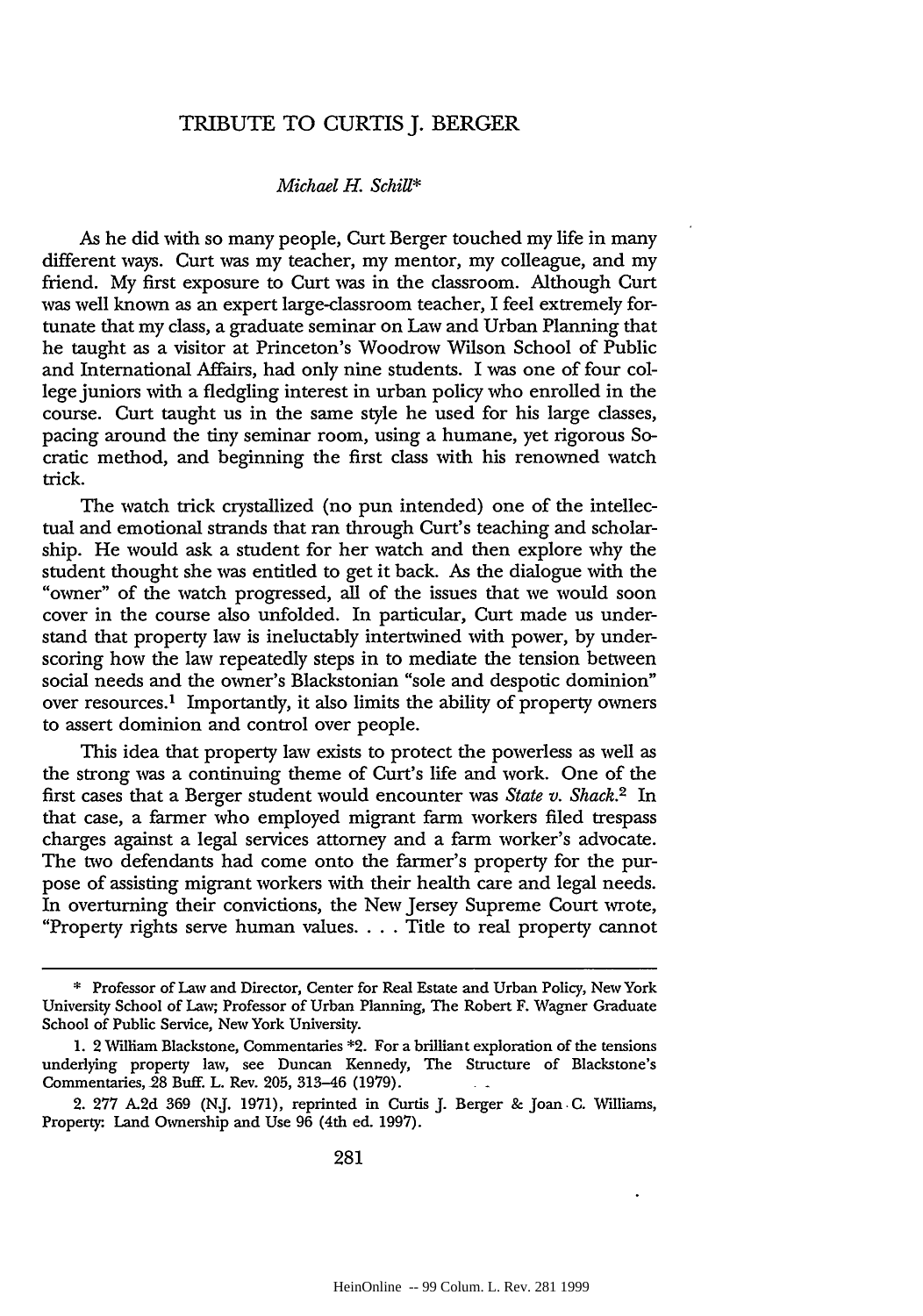include domination over the destiny of persons the owner permits to come upon the premises."3

Curt's scholarship often explored the appropriate balance between property rights and the needs of the powerless. Along with Charles Haar of Harvard University, Curt was the leading pioneer of the movement to integrate housing law and policy into the legal academy. In many ways, Curt created and shaped the study of housing in law schools, making it a legitimate enterprise in the process. At a time when most property professors were seemingly permanently anchored to the fifteenth century, Curt's teaching and writing concerned issues that affected the material well-being of people who are alive today. An entire generation of housing practitioners and academics owe him a great debt of gratitude.

In housing law, in general, and landlord-tenant law, in particular, Curt found a rich setting for analyzing the relationship between power and property rights. Indeed, his article "Hard Leases Make Bad Law,"<sup>4</sup> written twenty-five years ago, continues to be widely cited in discussions and debates about the alleged disparity in bargaining power between tenants and landlords. Curt's spirited and thoughtful defenses of rent regulation remain required reading for any serious analysis of the issue.<sup>5</sup> In particular, although one might disagree with his conclusions, the ingenuity of Curt's arguments for treating landlords in cities like New York as regulated industries is patent.

Perhaps one of Curt's best known housing articles is a piece he wrote for a symposium issue of the *University of Miami Law Review* on homelessness. 6 In that article, he called upon government and private industry to establish an entitlement to housing: "Affordable shelter must be seen as a fundamental right, as part of that entitlement to an adequate standard of living that every humane society-certainly one as fortunate as our own-should wish to assure every one of its residents."7 To Curt's credit, the article did not merely contain lofty sentiments as so much writing in the area does. Curt was a pragmatist. He described both the difficulties of paying for a universal entitlement and what this entitlement might comprise.

Although I have concentrated on Curt's housing scholarship in this tribute, partly because of my own academic interests, I would be remiss if I failed to mention his work in a multitude of other areas. Curt was one of the early scholars to recognize the importance of the condominium

**7.** Id. at 324-25.

*<sup>3.</sup> Shack,* 277 A.2d at 372.

<sup>4. 74</sup> Colum. L. Rev. 791 (1974).

<sup>5.</sup> See Curtis J. Berger, Home is Where the Heart Is: A Brief Reply to Professor Epstein, 54 Brook. L. Rev. 1239 (1989); Curtis J. Berger, Redistribution of Income Through Regulation in Housing, 32 Emory LJ. 733 (1983); Curtis J. Berger, A Public Utility View of Rental Housing, 50 Pa. B. Ass'n Q. 234 (1979).

<sup>6.</sup> Curtis J. Berger, Beyond Homelessness: An Entitlement to Housing, 45 U. Miami L. Rev. 315 (1990-1991).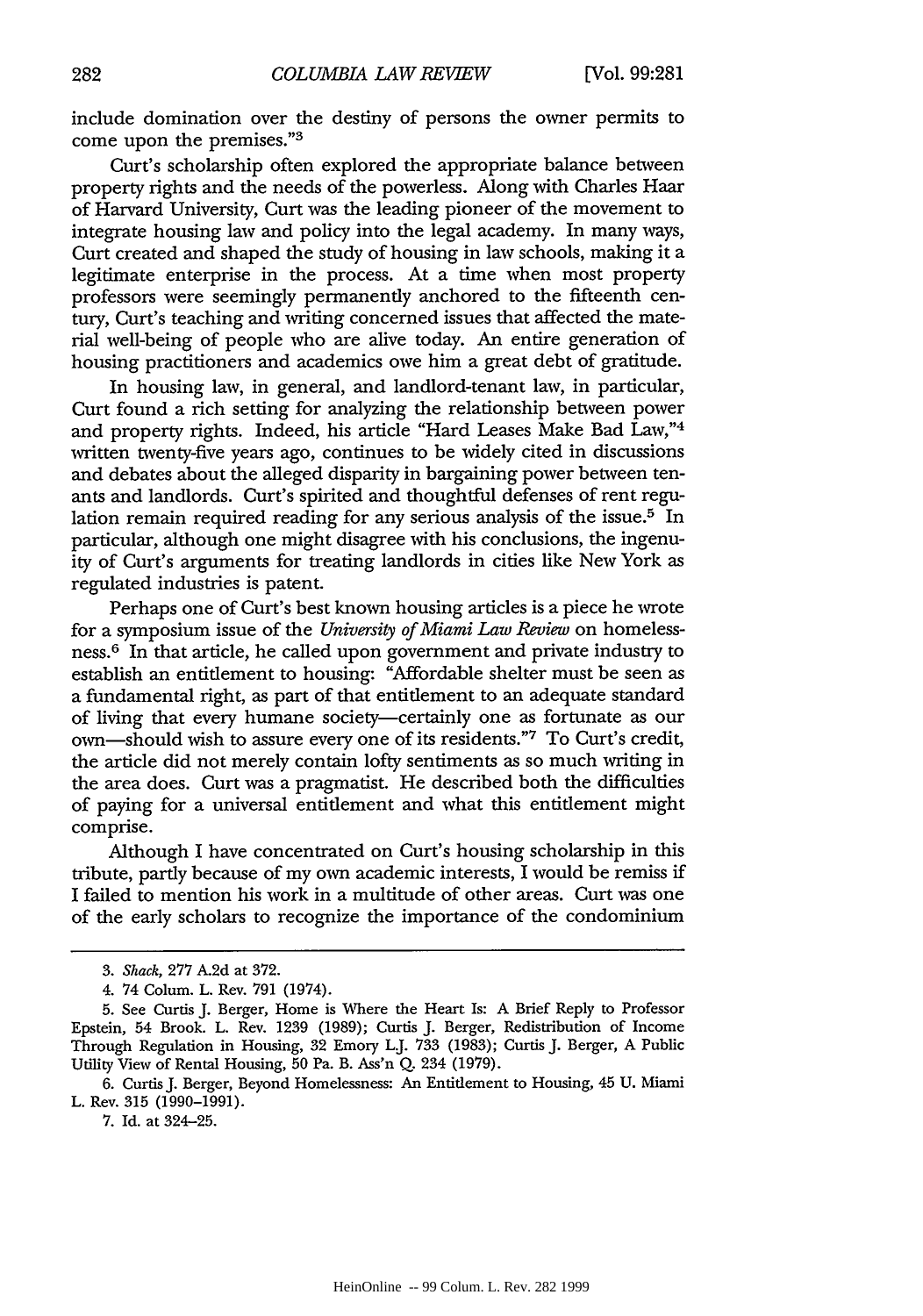form of ownership and wrote at length about the subject in a very important article.8 Curt's casebooks and teaching included not just property,9 but also real estate transactions and partnership taxation.<sup>10</sup> Curt was intellectually open to new ideas and new methodologies throughout his entire career. Indeed, in the last decade of his life he wrote an excellent paper that employed law and economics to understand the law of real estate contract remedies.<sup>11</sup>

Beyond his scholarship and teaching, Curt was a caring and giving man. Over the course of his career, he was involved in an enormous number of professional and civic activities that allowed him to put his knowledge to good use. In 1974, Judge Jack Weinstein appointed Curt the special master to create a neighborhood and school integration plan for Coney Island, an experience he later described in a fascinating article published in the *Columbia Law Review*.<sup>12</sup> More than a decade later, Curt served as the Executive Director of the West Side Task Force, a group that was charged with the unenviable job of creating a plan for a scaled down West Side highway and park in Manhattan. In the 1990s, Curt remained active in community and professional groups, serving as a board member (and president emeritus) of The Bridge, a social service agency for the mentally ill, a board member of the Citizens Housing and Planning Council, and president of the Association of American Law Schools.

I myself was the repeated recipient of Curt's generosity. Seven years after I completed his seminar at Princeton, I showed up at Curt's doorstep one day looking for advice about how to obtain a position as a law school professor. As always, Curt was extremely gracious and unselfish with his time and assistance. In many ways, he had more confidence in my ability to land a good teaching job than I had myself. Throughout my years as a professor, Curt was always willing to pitch in to help. His comments on drafts of my articles were consistently insightful and promptly delivered, and he was always happy to come down and participate in a panel or roundtable. Indeed, the last time I saw Curt, he was enthusiastically participating in a session I had put together for an AALS workshop on combining community work with scholarship.

12. CurtisJ. Berger, Away From the Court House and into the Field: The Odyssey of a Special Master, 78 Colum. L. Rev. 707 (1978). Indeed, legions of law students at the Yale Law School, Curt's alma mater, including the author of this tribute, were introduced to the principles of Civil Procedure in a case study of the Mark Twain Junior High School that made use of Curt's report and article.

<sup>8.</sup> CurtisJ. Berger, Condominium: Shelter on a Statutory Foundation, **63** Colum. L. Rev. 987 (1963).

<sup>9.</sup> See Berger **&** Williams, supra note 2.

<sup>10.</sup> See CurtisJ. Berger **&** QuintinJohnstone, Land Transfer and Finance: Cases and Materials (4th ed. 1993); CurtisJ. Berger **&** PeterJ. Wiedenbeck, Cases and Materials on Partuership Taxation (1989).

<sup>11.</sup> Curtis J. Berger, The Influence of Law and Economics on Real Estate Contract Enforcement (unpublished manuscript, on file with the *Columbia Law Review).*